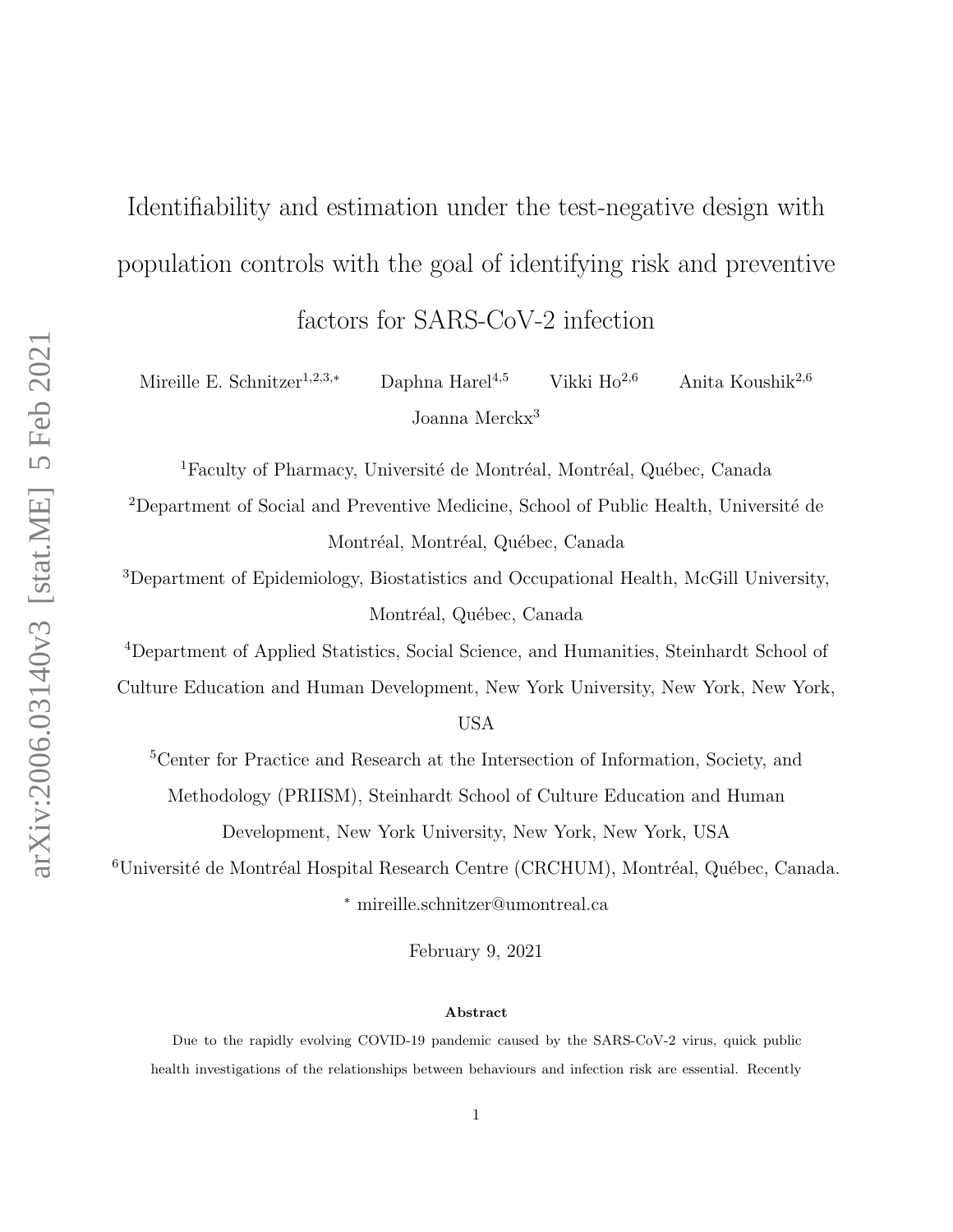the test-negative design was proposed to recruit and survey participants who are symptomatic and being tested for SARS-CoV-2 infection with the goal of evaluating associations between the survey responses (including behaviours and environment) and testing positive on the test. It was also proposed to recruit additional controls who are part of the general population as a baseline comparison group in order to evaluate risk factors specific to SARS-CoV-2 infection. In this study, we consider an alternative design where we recruit among all individuals, symptomatic and asymptomatic, being tested for the virus in addition to population controls. We define a regression parameter related to a prospective risk factor analysis and investigate its identifiability under the two study designs. We review the difference between the prospective risk factor parameter and the parameter targeted in the typical test-negative design where only symptomatic and tested people are recruited. Using missing data directed acyclic graphs we provide conditions and required data collection under which identifiability of the prospective risk factor parameter is possible and compare the benefits and limitations of the alternative study designs and target parameters. We propose a novel inverse probability weighting estimator and demonstrate the performance of this estimator through simulation study.

Keywords— COVID-19, inverse probability of treatment weighting, public health, risk factors, severe acute respiratory syndrome coronavirus 2, test-negative design

### 1 Introduction

Under the current pandemic caused by the SARS-CoV-2 virus, where the resulting illness is referred to as COVID-19, it is challenging to implement fast epidemiological inquiries to map and understand the disease. Highly infectious<sup>[1](#page-11-0)</sup> in a completely non-immune population and targeting primarily the respiratory system with clinical symptoms that include fever, cough, and fatigue,<sup>[2,](#page-12-0)3</sup> this illness continues to cause substantial morbidity and mortality, straining the healthcare systems of many countries. With the aim of reducing infection, global campaigns encourage individuals to modify their daily behaviour by measures which include physical distancing, the use of masks, and intensified hygienic practices. Much research interest lies in identifying and quantifying any modifiable factors and interventions that may be effective for reducing infection probabilities at an individual or population level.

Given the challenges involved in testing large portions of the population for active infection with SARS-CoV-2, cases in the general public are typically ascertained through testing sites. In Canada, though regulations have varied by epidemic stage and jurisdiction,<sup>[4](#page-12-2)</sup> in order to obtain a test, individuals may be required to be experiencing symptoms of COVID-19 and/or have other reasons to believe that they are infected, such as being a healthcare worker or having recently traveled. Thus, if potential study participants are recruited at test centers, the resulting study sample will not be representative of the general population at risk for the disease. Further, due to the nature of testing self-selection, simple associations measured between participant covariates (e.g. demographics, characteristics, and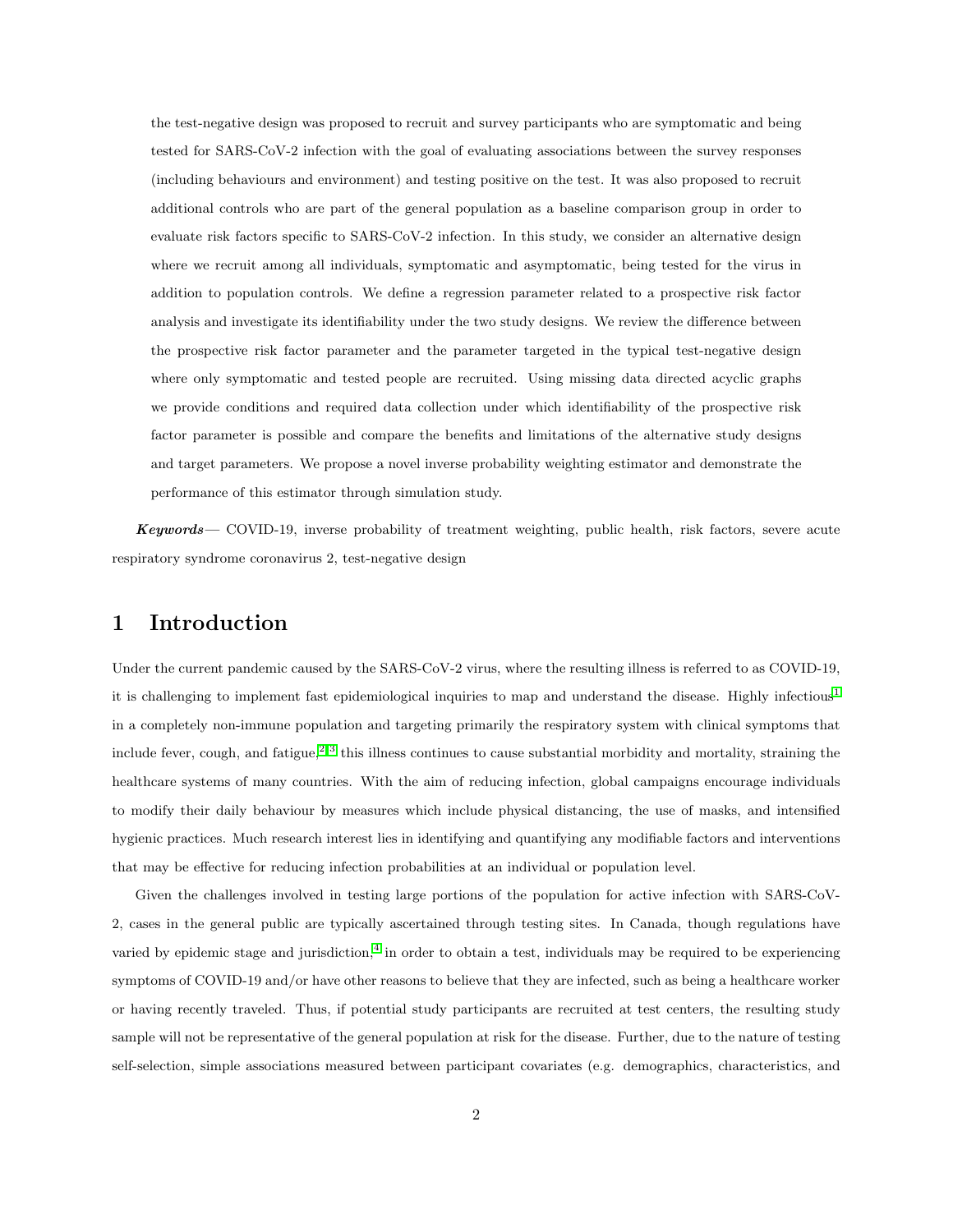behaviours) and infection among those tested will not necessarily be representative of true causes or even predictors of infection.<sup>[5](#page-12-3)</sup>

The test-negative design (TND), best known for its use in vaccine effectiveness research, involves the recruitment of symptomatic individuals who are being tested for a given infection and the subsequent comparison between those who tested positive versus negative.<sup>[6,](#page-12-4)7</sup> The fundamental premise of the TND is that all tested individuals are comparable in terms of their symptoms and other reasons for being tested, but may differ in terms of the outcome of being infected by the specific disease of interest,<sup>[8,](#page-12-6)9</sup> thus making possible comparisons of risk factors between the disease of interest and other related diseases.<sup>[10](#page-12-8)</sup> However, such comparisons do not address the relevant question in the COVID-19 setting where we are interested in which behaviours may increase the risk of becoming infected with SARS-CoV-2 specifically, rather than in relation to another illness or condition leading to the same symptoms.<sup>[11](#page-12-9)</sup>

With the goal of identifying risk/preventive factors specific to SARS-CoV-2, Vandenbroucke et  $al<sup>11</sup>$  $al<sup>11</sup>$  $al<sup>11</sup>$  proposed a modified TND that combines the recruitment of symptomatic individuals being tested for SARS-CoV-2 infection, with additional population controls. This case-cohort approach compares differences in study participant covariates between people who test positive, people who test negative, and people who are not being tested in order to triangulate factors that likely increase or decrease the odds of SARS-CoV-2 infection. Karmakar and Small<sup>[12](#page-12-10)</sup> proposed more efficient statistical methods to compare factors between the three groups. Under this design, with some structural assumptions, one can identify which factors increase (or decrease) the specific risk of contracting SARS-CoV-2.

Several studies<sup>[9,](#page-12-7) [13](#page-12-11)</sup> used directed acyclic graphs (DAGs) to illustrate various potential sources of bias in a TND for the goal of evaluating vaccine effectiveness. While DAGs have been described as limited,<sup>[10](#page-12-8)</sup> they can helpfully identify data structures where there is a potential for bias that is not corrected by the study design. In particular, Sullivan et al<sup>[9](#page-12-7)</sup> demonstrated the potential for selection bias when the TND and analysis do not fully control for health-care-seeking behaviours.

In order to provide researchers with insight and additional options for the rapid evaluation of risk factors of SARS-CoV-2, this methodological study investigates an alternative design that recruits all SARS-CoV-2-tested patients (including asymptomatic) in addition to population controls. We evaluate plausible data structures and highlight the data collection necessary to formally allow for unbiased estimation in a "risk/preventive factor" analysis corresponding to modeling the covariates that are prospectively predictive of SARS-CoV-2 infection. We also propose a novel estimator that is consistent under the given design and assumptions.

In the following sections, we define our parameter of interest and differentiate our parameter with respect to the target parameter of the TND that only recruits symptomatic tested people (hereafter called the "proper" TND). We then provide and discuss identifiability conditions of our parameter of interest under our alternative design in the context of the COVID-19 pandemic. Identifiable means that we would know the exact value of the parameters of interest if we had an infinite sample size; our study thus gives some conditions, including requirements for data-collection, under which unbiased estimation of our target parameter can be achieved. Finally, we propose a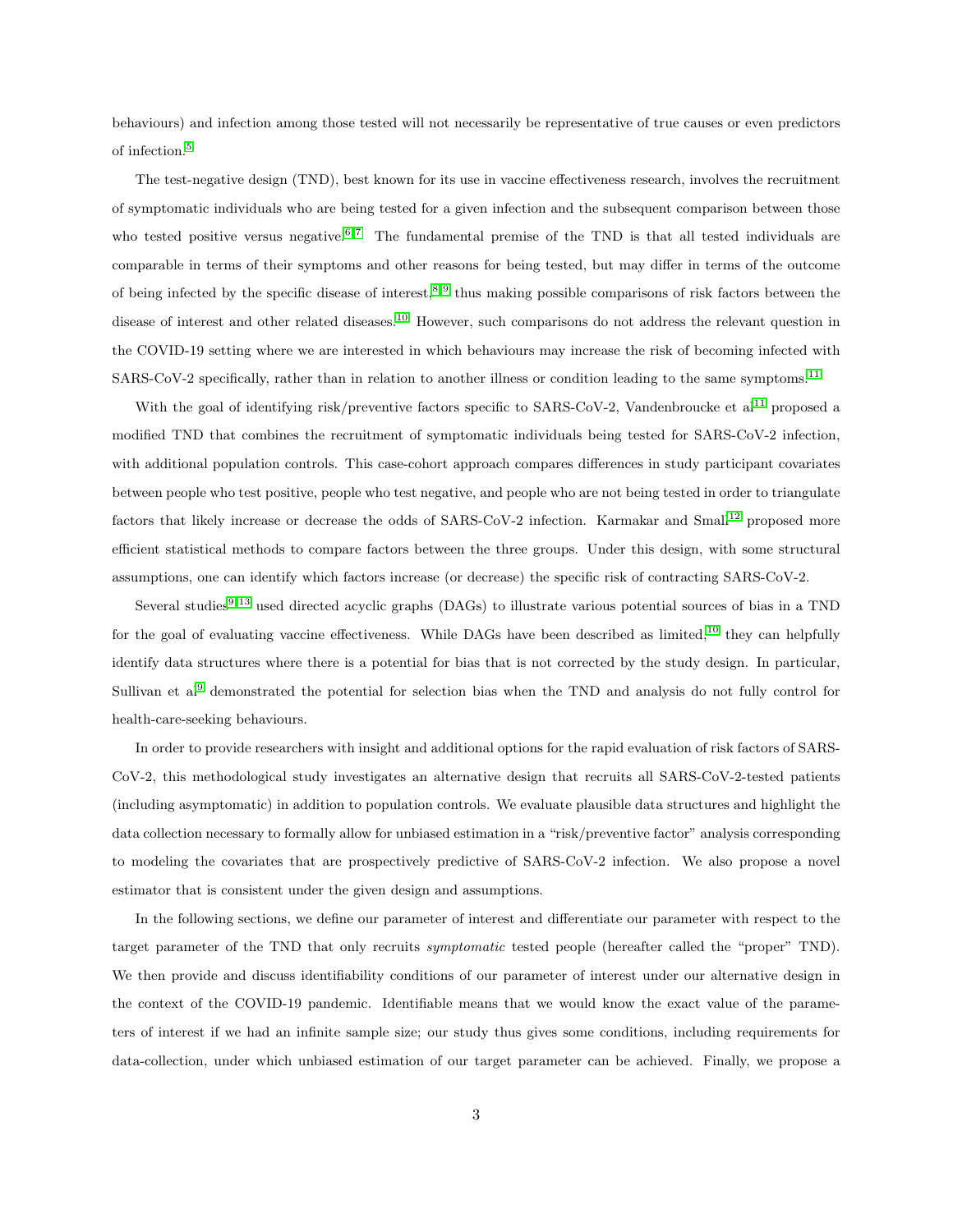feasible inverse probability weighting (IPW) estimator<sup>[14–](#page-12-12)[16](#page-12-13)</sup> that allows for consistent estimation under the general data-generating structure, without parametric assumptions. Compared to the proper TND, it requires additional data collection but it also allows for the statistical adjustment of measured confounders of infection and testing. The proposed method could be used as an alternative or a complement to the investigative triangulation approach previously proposed.[11](#page-12-9) Through simulation study, we then contrast various implementations of our estimator under our modified study design with analyses conducted under the proper TND, with and without additional population controls. The discussion and eAppendix Section 2 evaluate and contrast potential sources of bias under the different study designs.

# 2 The Test-Negative Study Design with Population Controls

Given access to the recruitment of people seeking SARS-CoV-2 tests at a given testing site, we consider an alternative study design that involves the recruitment of two groups of people: (1) people who are being tested for SARS-CoV-2 at the test site and (2) members of the general population who are not being tested but who are under the jurisdiction of the test site. It must be the case that members of group (2) would be able to access the test site were they to have symptoms of COVID-19 or otherwise qualify for and seek testing. Participants recruited from group (1) are denoted  $T = 1$  and those from group (2) are denoted  $T = 0$ . This is essentially a case-control study design except that cases are those who are tested and controls are those who are untested. We assume for the current development that members of both groups are independent, with a total sample size of n. The need for independence implies that, for example, only one member per household should be recruited.

All participants are given a questionnaire to collect information about the potential risk/preventive factors under study,  $X$ , which we will now refer to simply as risk factors, and related confounders,  $C$ . The questionnaire may also capture information about current symptoms related (or believed to be related) to COVID-19,  $W$ . It is also necessary that we receive the result of the SARS-CoV-2 test from those being tested.

Recruitment from groups (1) and (2) will give us three categories of participants: those being tested and who test positive for SARS-Cov-2 ("test-positives"), those being tested and who test negative for SARS-Cov-2 ("testnegatives"), and those not being tested. The analysis will incorporate information from the three groups with the aim of identifying risk factors X that may increase or decrease the probability of becoming infected with SARS-CoV-2.

Note that the design described above is distinct from a proper TND where the inclusion criteria requires one or more symptoms characteristic of COVID-19 disease.<sup>[11](#page-12-9)</sup>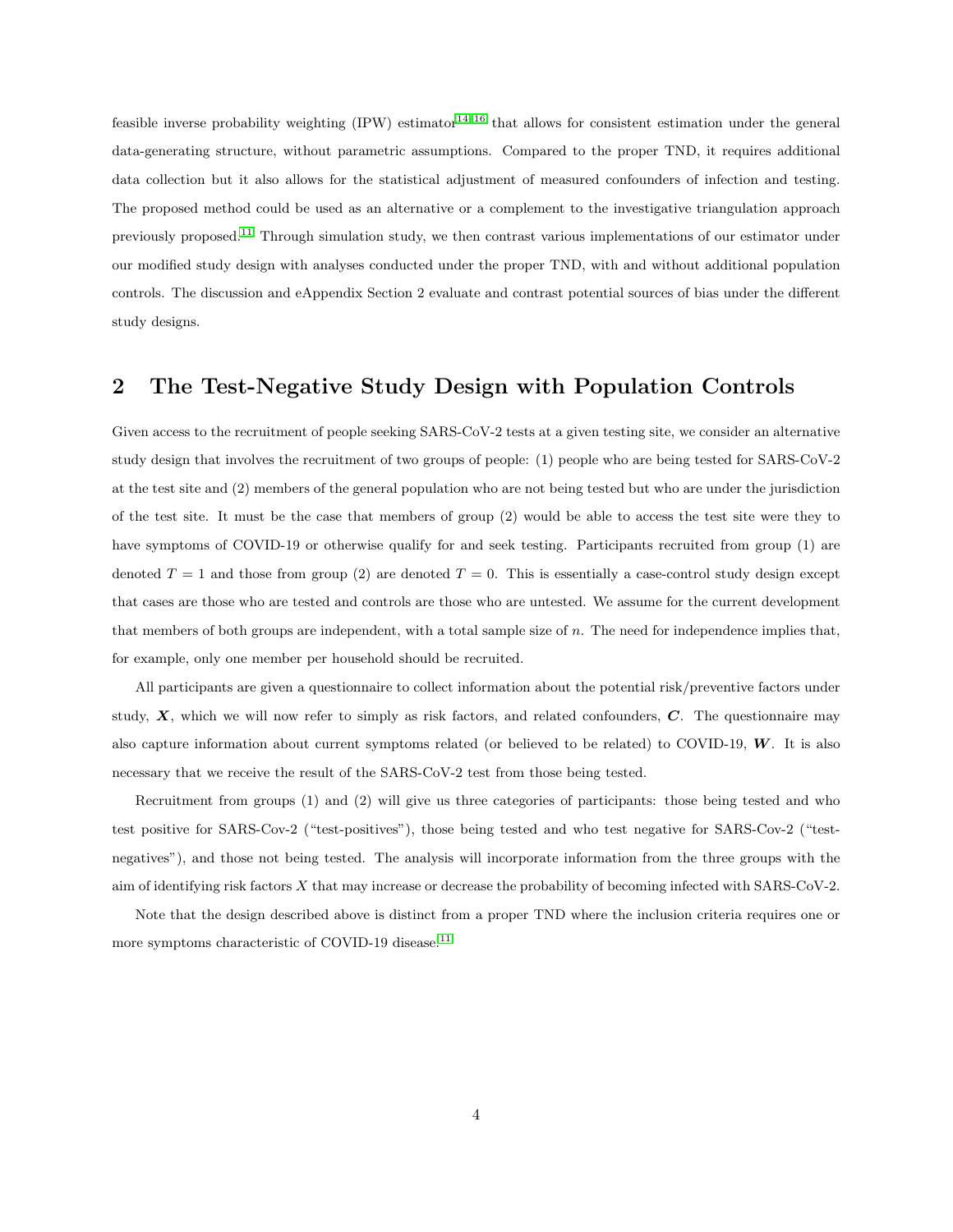#### <span id="page-4-0"></span>3 Parameters of Interest

In a typical risk factor analysis, the scientific objective is to identify which factors, e.g. behaviours or characteristics of individuals, are prospectively associated with SARS-CoV-2 infection in a chosen outcome regression model, possibly after adjustment for suspected confounders.<sup>[17,](#page-13-0) [18](#page-13-1)</sup> We consider the population of interest to be members of the general public who are at risk of infection and who are under the jurisdiction of the SARS-CoV-2 testing site under study. The regression model represents the associations between the risk factors and prospective short-term risk of infection with SARS-CoV-2 in this population.

The binary outcome of interest is infection with SARS-CoV-2 (yes/no), denoted  $Y<sup>1</sup>$ . Only those tested have an observed value of  $Y^1$ . Due to imperfect test sensitivity and specificity, the measured outcome (test result) may not correspond to the true SARS-CoV-2 infection status but we ignore this complication in the main manuscript. The observed data are thus of the form  $O = (C, X, T \times Y^1, W, T)$ . The complete data with all outcomes measured are  $O^* = (C, X, Y^1, W, T)$ . We will use lower case letters to represent realizations of these random variables. In particular, we observe  $o_i = (c_i, x_i, t_i \times y_i^1, w_i, t_i)$  for individuals  $i = 1, ..., n$  where n is the total sample size.

Then, under the complete data  $O^*$ , we define the logistic regression model

<span id="page-4-1"></span>
$$
logit\{Pr(Y^1 = 1 \mid \boldsymbol{X} = \boldsymbol{x}, \boldsymbol{C} = \boldsymbol{c})\} = \boldsymbol{x}^{\mathsf{T}}\boldsymbol{\beta} + \boldsymbol{c}^{\mathsf{T}}\boldsymbol{\gamma}
$$
\n
$$
= \beta_0 + \beta_1 x_1 + \beta_2 x_2 + \dots + \beta_r x_r + \gamma_1 c_1 + \gamma_2 c_2 \dots + \gamma_s c_s
$$
\n(1)

where  $\mathbf{X} = (1, X_1, X_2, ..., X_r)$ ,  $\mathbf{C} = (C_1, C_2, ..., C_s)$  (and similarly for the realizations denoted by lower case letters),  $\beta = (\beta_0, \beta_1, ..., \beta_r)$ , and  $\gamma = (\gamma_1, \gamma_2, ..., \gamma_s)$ , under maximum likelihood estimation. Our interest lies in the vector parameter  $\beta$  where  $\exp(\beta_k)$  corresponds to the conditional odds ratio (OR) related to the covariate  $X_k$ .

We note that the parameters in this regression model may not represent causal effects, i.e. even if a coefficient  $\beta_k$  is negative, it does not necessarily mean that  $X_k$  decreases the risk of infection.<sup>[17,](#page-13-0) [18](#page-13-1)</sup> In order to establish such a relationship, all causes of interest must be independently manipulable, all confounders must be adjusted for in the model, and the model must correctly represent the mechanisms of infection.

Importantly, the parameters of interest we describe here are distinct from those estimated in a proper TND which recruits individuals who are *symptomatic* and being tested. Define  $\overline{W}$ , a summary of W, as symptomatic status (yes/no) as defined by the study inclusion criteria. Under certain conditions,<sup>[10](#page-12-8)</sup> a logistic regression will allow for unbiased estimation of ORs corresponding to the association of the risk factor with the risk of SARS-CoV-2 conditional on the presence of symptoms that satisfy the inclusion criteria, i.e.  $\exp(\beta^*)$  in

$$
logit\{Pr(Y^1 \mid X = x, C = c, \overline{W} = 1)\} = x^{\mathsf{T}}\beta^* + c^{\mathsf{T}}\gamma^*.
$$
\n(2)

Because it is not prospective (i.e. it conditions on symptoms which occur after infection) the parameter  $\beta^*$  has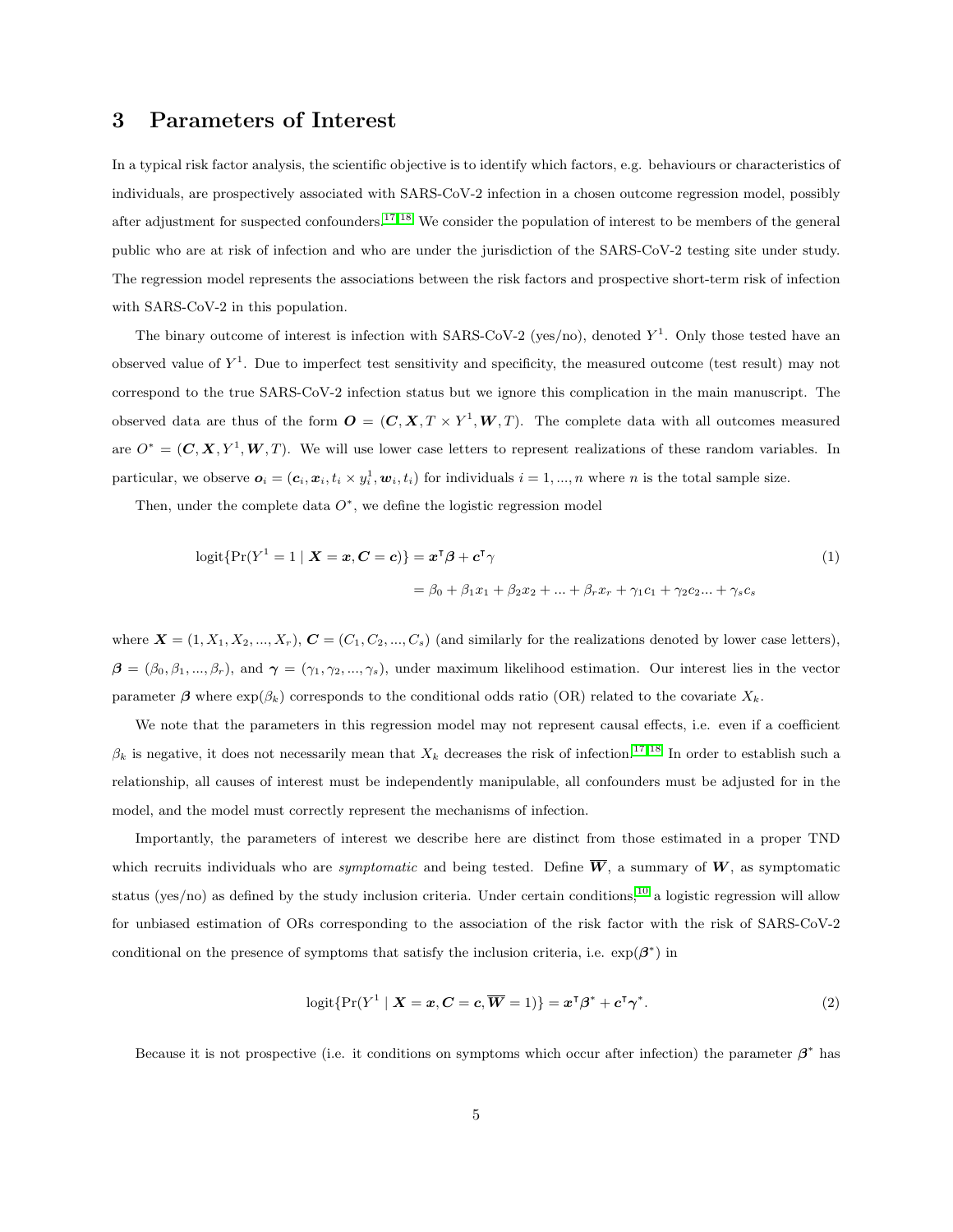a challenging interpretation; for example, due to differences in infection prevalence, potential for symptoms, and non-collapsibility of the OR,<sup>[19](#page-13-2)</sup> the coefficient of a risk factor may not be null even if the risk factor is exactly as strong on the OR scale for both the infection of interest and other infection. We give a numerical example of this in the simulation study in Section [6.](#page-8-0)

# <span id="page-5-1"></span>4 Controlling for Collider Bias Resulting from Selecting Patients at Test Sites

The challenge in comparing patients who tested positive versus negative arises from selecting on patients who seek and receive testing. Figure [1](#page-5-0) is a missing data directed acyclic graph  $(mDAG)^{20,21}$  $(mDAG)^{20,21}$  $(mDAG)^{20,21}$  representing assumed relationships between covariates in this analysis. In particular, we allow for the baseline covariates to potentially cause (i.e. influence the risk for) SARS-CoV-2 infection,  $Y^1$ . If a patient is tested  $(T = 1)$  then we observe a test result  $Y^1$ ; if  $T = 0$  then  $Y^1 = NA$ . The probability of testing depends on whether the individual has suspected symptoms of COVID-19, W (which may include fever, respiratory symptoms, etc), the risk factors  $(X)$ , and other baseline covariates  $(C)$ . For example, an alert individual who frequently hand washes may be more inclined to seek testing, possibly also depending on whether they are experiencing real or perceived symptoms of COVID-19 (included in  $W$ ). Any variable in  $X$ , such as recent travel, that places a person at higher risk for infection may also prompt that person to seek testing, even with absent or mild symptoms. We assume that infection only affects testing through symptoms. Thus, in  $W$  we include all symptoms known to the participant. Indeed,  $W$  may reflect symptoms of other (respiratory or other) disease, and these may be caused by pathogens other than the SARS-CoV-2 virus. We also allow for unmeasured common causes of SARS-CoV-2 and other infections. In constructing this mDAG, we assume that no other unmeasured factors simultaneously affect any pair of nodes.



<span id="page-5-0"></span>Figure 1: mDAG representing hypothetical relationship between baseline covariates  $X$  and  $C$ , symptoms W, tested T, and infection  $Y^1$ . Note that  $Y^1$  is only observed for tested subjects  $(T = 1)$ . The node "Other infections" is unmeasured, as is  $U$ .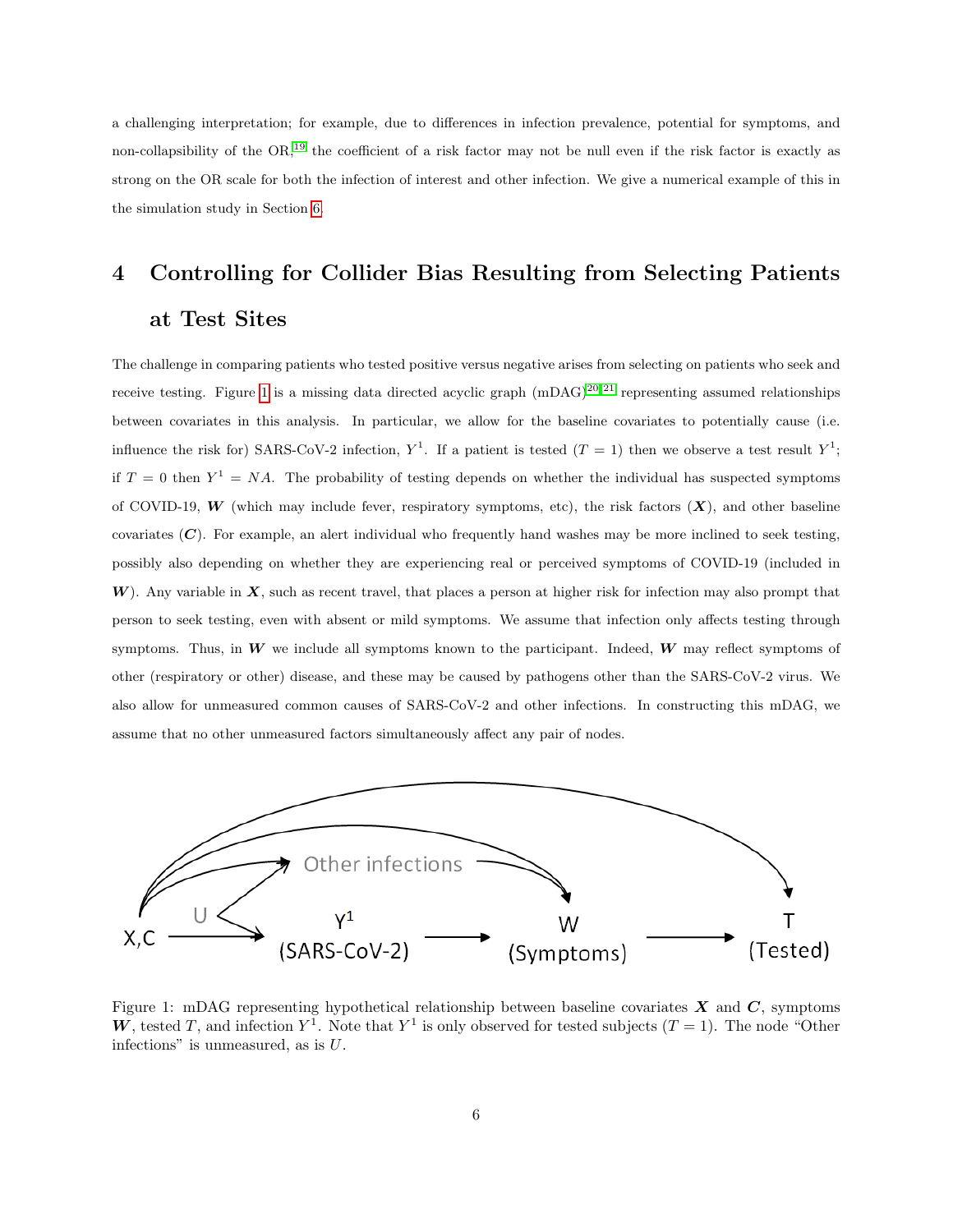The objective described in Section [3](#page-4-0) is to estimate the model parameters representing the relationship between  $\bm{X}$ and Y<sup>1</sup> while adjusting for C, i.e. the parameters of the model for  $Pr(Y^1 = 1 | X = x, C = c)$ . But because we only have outcome data from those who are seeking testing, we may consider directly modeling the observed outcomes among those who were tested  $Pr(Y = 1 | X = x, C = c, T = 1)$ . Such modeling of the selected population may produce misleading associations between X and  $Y^1$ . This is due to collider bias,  $5,22$  $5,22$  which is caused by subsetting or adjusting for a variable that is caused by the two variables whose association is of interest. In our case, we would be conditioning on  $T = 1$ , which is caused by both  $Y^1$  (through W) and by X. Thus, there is a possibility for erroneous conclusions resulting from the measured associations between  $\boldsymbol{X}$  and  $\boldsymbol{Y}$  among those seeking testing.

As represented in the mDAG in Figure [2,](#page-6-0) the proper TND recruits symptomatic patients. Consequently, an analysis comparing test-positives and -negatives will effectively be conditional on  $\overline{W} = 1$ . Subsequently, by assumption, this conditioning limits the sample to those diagnosed with COVID-19 and to those who have some other illness resulting in similar symptoms. As in a case-control design, standard results show that a logistic regression analysis will allow for estimation of the OR  $\exp(\beta^*)$ , which is conditional on  $\overline{W} = 1$ . By definition, this is biased for the parameter  $\exp(\beta)$ . If, however, we use a study design that recruits all individuals being tested, W could alternatively be controlled by statistical adjustment. The benefit of the latter is that, with the addition of population controls, the prospective risk parameter  $\beta$  becomes nonparametrically identifiable. The limitations include the additional recruitment and the requirements that all known symptoms,  $W$ , must be collected and assumed to be fully documented.



<span id="page-6-0"></span>Figure 2: mDAG representing hypothetical relationship between baseline covariates  $X$  and  $C$ , symptoms W, tested T, and infection  $Y^1$ . The boxes around T and  $\overline{W}$  represents the proper TND which selects those both tested and symptomatic. The box around the two components of the infection variable indicate the fact that, due to selection on symptoms, this design will include only those with COVID-19 or another symptomatic illness.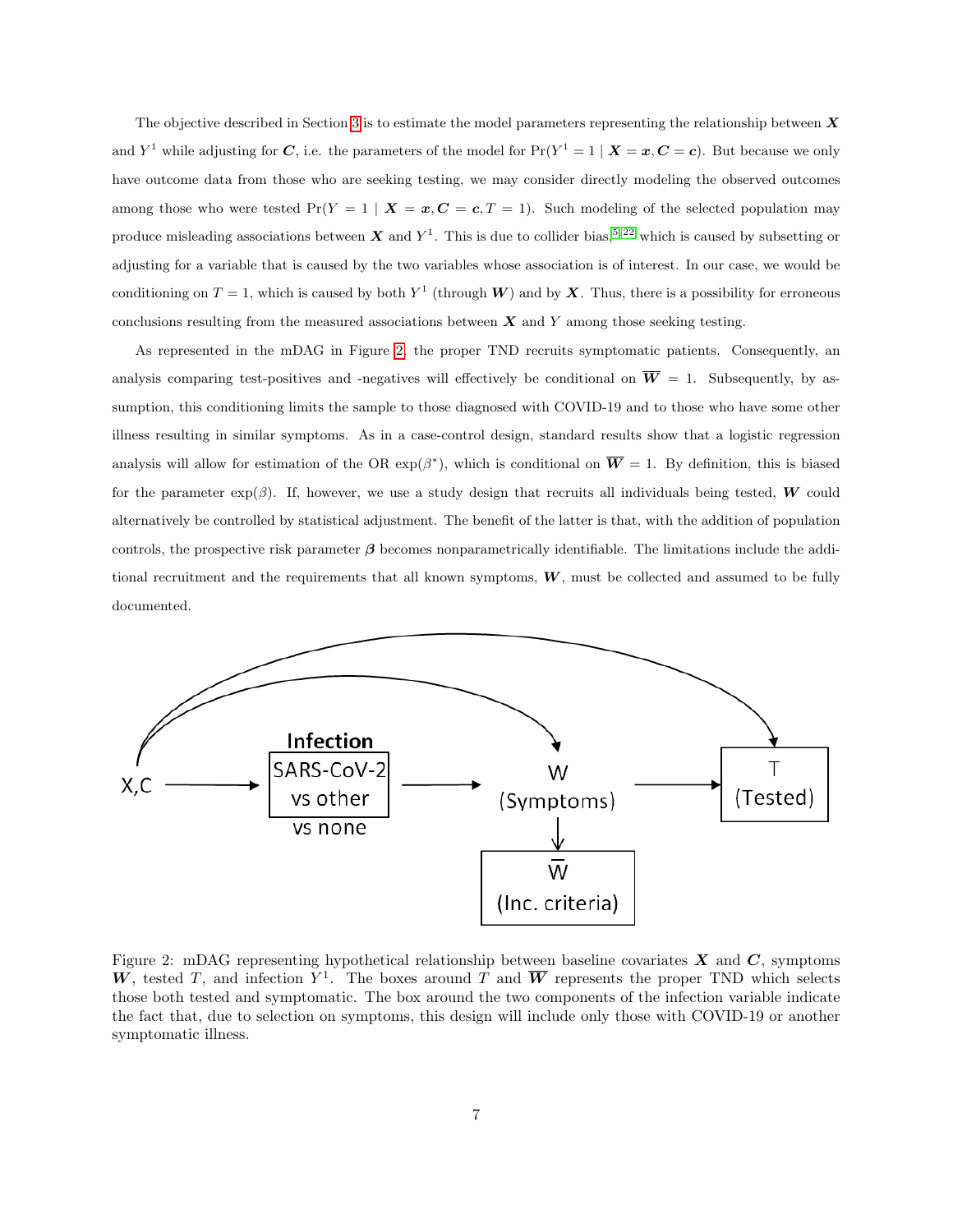To illustrate with an example: access to a private vehicle allows one to avoid public transit, which may be a preventive factor for any viral infection. Thus, we may be interested in measuring the decrease in risk of SARS-CoV-2 related to access to a private car in the general population. However, access to a SARS-CoV-2 test site is also facilitated by access to a vehicle, especially for those living further away from the test sites. Because (we are supposing) those with a car are more likely to be able to seek testing if they have symptoms, there is a disproportionate number of people without cars with symptoms of COVID-19 who are not tested. Thus, under the study design where we recruit among all tested individuals, we may measure a negative association between access to a private vehicle and SARS-CoV-2 even if there is no causal relationship. If we subset our analysis to symptomatic individuals, we will avoid the collider bias, but if the protectiveness of car ownership is similar for COVID-19 and illnesses with similar symptoms, we may obtain an estimate that is close to the null, roughly reflecting the contrast in risk factors between illnesses. But neither of these analyses would address whether car ownership keeps you safe from COVID-19 specifically. This motivates the additional recruitment of population controls.

## 5 Nonparametric Identifiability of  $\beta$  and Estimation with IPW

In the eAppendix Section 1, we establish the nonparametric identifiability of the parameters of the model in equation [\(1\)](#page-4-1) under the mDAG in Figure [1](#page-5-0) and the design involving the recruitment among all tested people and among the general population.

As a consequence of the mDAG in Figure [1,](#page-5-0) we have the independence condition

<span id="page-7-1"></span><span id="page-7-0"></span>
$$
T \perp Y^1 \mid X = x, C = c, W = w \tag{3}
$$

on which the identifiability argument is based. Thus, for unbiased estimation we need complete data on all mediators of  $Y<sup>1</sup>$  and  $T$ , and mediators of other infections and  $T$ , which most likely correspond to known symptoms that led to testing. We must also have measured all common causes of testing and  $W$ . As in the proper TND,<sup>[9,](#page-12-7)23</sup> we must measure all common causes of X and  $Y<sup>1</sup>$  in order to have interpretable results. Both designs rely on statistical adjustment for common causes of  $Y^1$  and T, which may arguably include health-care-seeking behaviour.<sup>[9](#page-12-7)</sup> See eAppendix Sections 2.1-2.4 for discussion of the consequences of violations of the mDAG structure.

One may construct an estimator using IPW.<sup>[16,](#page-12-13)24</sup> Defining  $Q_{Y^1,T=1}(\boldsymbol{x}_i,c_i,\boldsymbol{w}_i) = \Pr(Y^1 = 1 \mid \boldsymbol{X} = \boldsymbol{x},\boldsymbol{C} =$  $c, W = w, T = 1$ , the IPW estimator for the  $\beta$  parameter in equation [\(1\)](#page-4-1) is given through the score equations of a weighted logistic regression

$$
\sum_{i=1}^{n} \begin{pmatrix} x_i \\ c_i \end{pmatrix} \frac{I(t_i=1)\{\hat{Q}_{Y^1,T=1}(\boldsymbol{x}_i,\boldsymbol{c}_i,\boldsymbol{w}_i)-\text{expit}(\boldsymbol{x}_i\boldsymbol{\beta}+\boldsymbol{c}_i\boldsymbol{\gamma})\}}{\hat{\text{Pr}}(T=1 \mid \boldsymbol{X}=\boldsymbol{x}_i,\boldsymbol{C}=\boldsymbol{c}_i,\boldsymbol{W}=\boldsymbol{w}_i)} = 0
$$
\n(4)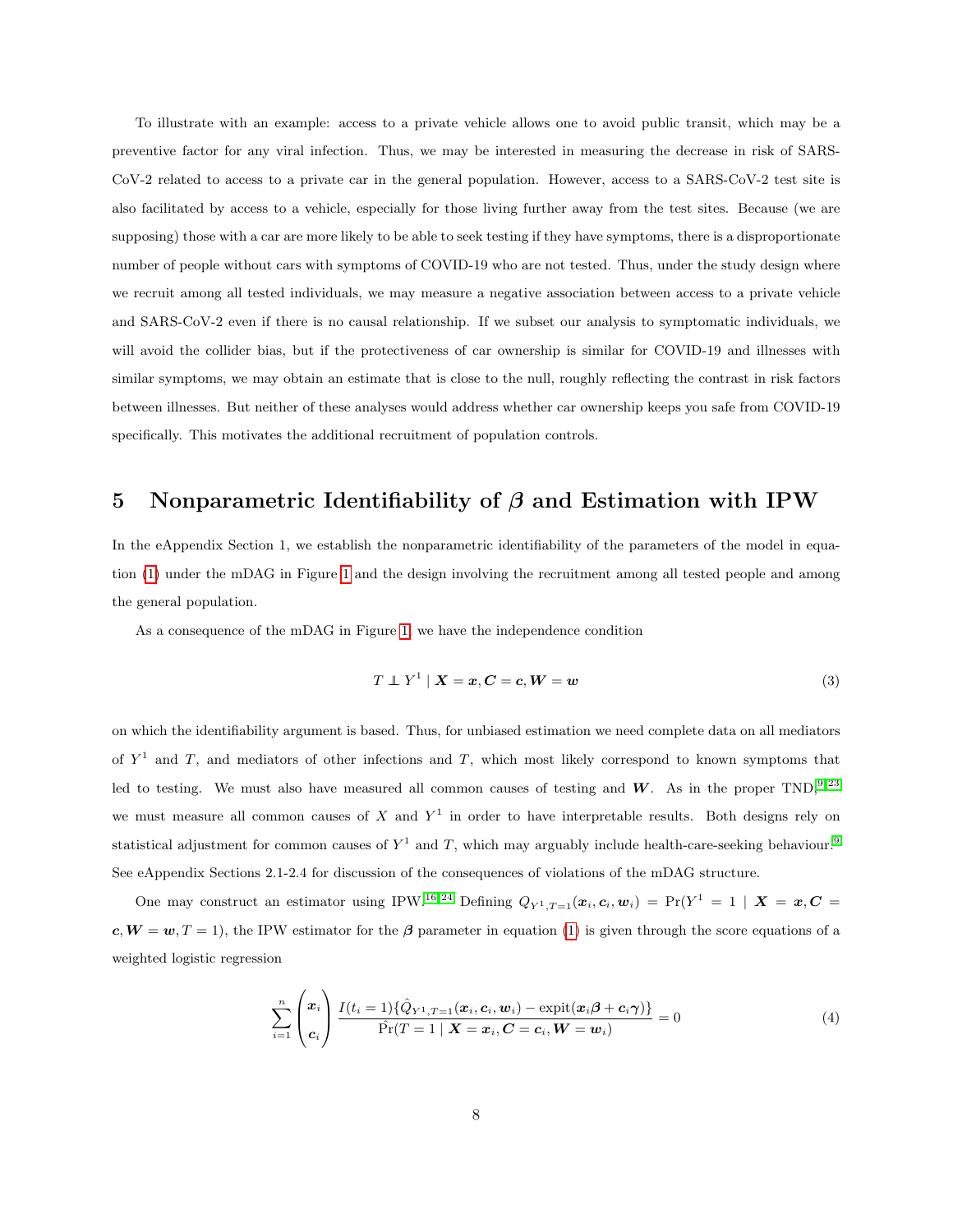where values  $(x_i, c_i, w_i, t_i)$  refer to the data realizations of subject i,  $\sqrt{ }$  $\left\vert \right\vert$  $\boldsymbol{x}_i$  $\boldsymbol{c}_i$  $\setminus$  represents a column vector, and  $\hat{Q}_{Y^1,T=1}(\boldsymbol{x}_i,\boldsymbol{c}_i,\boldsymbol{w}_i)$  represents estimates of  $Q_{Y^1,T=1}(\boldsymbol{x}_i,\boldsymbol{c}_i,\boldsymbol{w}_i)$ . In order to estimate the numerator of the IPW estimator, we must first define a model for  $Q_{Y^1,T=1}(\mathbf{x}, \mathbf{c}, \mathbf{w})$ . This model is fit on subjects who received a test.

In order to estimate the denominator of [\(4\)](#page-7-0), we note that the associations between covariates, symptoms, and the probability of testing must be estimated from the data resulting from the case-control design, where sampling is carried out in both the tested and untested groups. If we know the baseline testing prevalence  $q_0 = Pr(T = 1)$ , we may use a simple weighting method for case-control studies.<sup>[24](#page-13-7)</sup> Specifically, we assign all cases the weight  $q_0$  and all controls the weight  $(1 - q_0)/J$  where J is the ratio of the number of controls to cases in the sample. We use these weights in any chosen binomial regression model for T conditional on  $X, C$ , and  $W$ . Finally, we use predictions from this model fit to estimate  $\Pr(T = 1 \mid \mathbf{X} = \mathbf{x}, \mathbf{C} = \mathbf{c}, \mathbf{W} = \mathbf{w})$  for all tested subjects.

A proof of the consistency of this estimator under the independence assumption [\(3\)](#page-7-1) is given in the eAppendix Section 3. It is required that the models for  $Q_{Y^1,T=1}(x, c, w)$  and  $Pr(T = 1 | X = x, C = c, W = w)$  are both correctly specified. Additionally, in the eAppendix Section 1.2 we present an extension of this estimator that can accommodate imperfect test sensitivity and specificity.

#### <span id="page-8-0"></span>6 Simulation Study

In order to evaluate the proposed IPW method under the mDAG in Figure [1,](#page-5-0) and compare it to the proper TND analysis in terms of the parameter of interest and performance, we performed a simulation study. We evaluated IPW under both correctly and incorrectly specified models, with both measured and unmeasured symptom status. We also implemented a setting where a variable can impact both infection and tested status.

We simulated ordered data  $O^* = (C, X, Y^1, W, T)$ , where each variable is unidimensional, for a population of 1,000,000, and then i) randomly sampled 2000 tested participants and 2000 members of the general population and ii) randomly sampled 2000 tested symptomatic participants (the proper TND), respectively. Full details are in the eAppendix Section 4. We established the true conditional ORs between X and Y<sup>1</sup> in the general population  $(\exp(\beta))$ and among those with symptoms  $(\exp(\beta^*))$ , the "relative" OR), respectively.

In order to contrast the different quantities being estimated and the performance of different approaches, we ran three logistic regression analyses to measure the association between X and  $Y^1$  adjusted for C. The first corresponds to the analysis in the proper TND which selects patients with  $T = 1$  and  $W = 1$ . The second compares risk factors X between population controls and symptomatic test-positives in the proper TND.[11](#page-12-9) The third subsets on those tested  $(T = 1)$  among those symptomatic and asymptomatic in order to demonstrate the collider bias arising in the absence of any kind of adjustment for  $W$ . We also ran three implementations of IPW with: a) correctly specified logistic regression models for  $Q_{Y,T=1}(x, c, w)$  and  $Pr(T = 1 | X = x, C = c, W = w)$  where the latter regression is weighted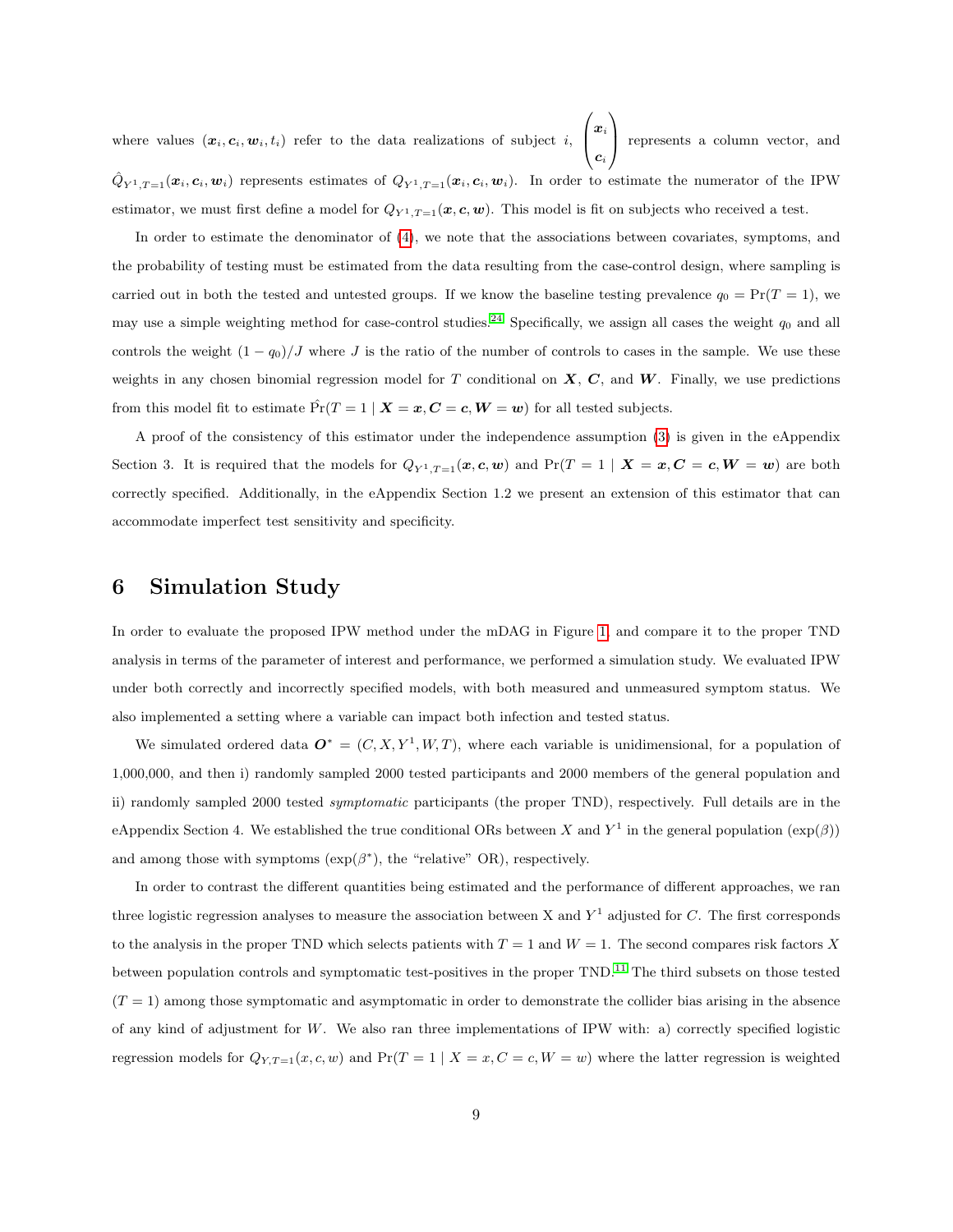using the case-control weights; b) a misspecified testing model which omits an interaction between  $W$  and  $T$ ; and c) no adjustment for W. In these IPW analyses, we set the assumed testing prevalence  $\hat{q}_0$  to the truth (roughly 0.2% of the full population depending on the simulated data). The R code for the IPW estimator is given in the eAppendix Section 5.

We evaluated these estimators under three scenarios: 1)  $X$  increases the risk of any infection but more so for SARS-CoV-2 such that  $\exp(\beta) > 1$  and  $\exp(\beta^*) > 1$ ; 2) X increases the risk of infection for SARS-CoV-2 to the same extent as for other infection on the OR scale  $(\exp(\beta) > 1$  and  $\exp(\beta^*)$  is close to one); and 3) same as scenario 1 but we added a variable, unrelated to  $(X, C)$ , that affects both SARS-CoV-2 infection and testing. Scenario 2 relates to the car example from Section [4.](#page-5-1) The additional variable in Scenario 3 reflects a violation of the assumptions underlying the proper TND analysis. An example of such a variable may be health-care-seeking behaviour (HCSB).[9](#page-12-7)

To construct 95% confidence intervals for the IPW method, we used a case-control nonparametric bootstrap method, where resampling with replacement is done separately in the tested and untested groups.<sup>[25](#page-13-8)</sup> All simulations were run with R statistical software v.  $3.6.1.^{26}$  $3.6.1.^{26}$  $3.6.1.^{26}$ 

The results of all implementations in addition to the analysis conducted only on tested subjects are given in Table [1.](#page-10-0) The true values of the OR parameters (prospective and relative) are given for each scenario. We note that in the second scenario, where the risk factor  $X$  has an equal strength for both types of infection, the true value of the relative OR is greater than one. Mean parameter estimates, Monte Carlo standard errors, and % coverage of the 95% confidence intervals are given, the latter only for the relevant parameter. In the first two scenarios, the analysis of the proper TND was unbiased for the relative OR and the analysis of the symptomatic test-positives versus controls produced unbiased estimates for the true prospective OR. But both were biased in the presence of HCSB. In the design that recruits tested individuals  $(T = 1)$ , the logistic regression analysis was highly biased. IPW implemented with correct models had no error on average, with 95% bootstrap confidence intervals producing slight undercoverage. IPW was biased when the model for testing was missing an interaction term or confounder or when W or HCSB was considered to be unmeasured, where bias was on the same order as the uncorrected analysis of only tested subjects.

We present the results of an additional simulation study in the eAppendix Section 6 that investigates the robustness of the IPW estimator under incorrect values of test sensitivity and specificity and incorrect knowledge of the prevalence of testing.

#### 7 Discussion

In this paper, we have contributed to the investigation of statistical analysis under designs that recruit patients at test sites in the context of evaluating risk or preventive factors of SARS-CoV-2. We defined a potential parameter of interest in such a study as the coefficients in a regression model for the true infection outcome. We formally differentiated between this parameter and the parameter targeted in a proper TND. We explained and demonstrated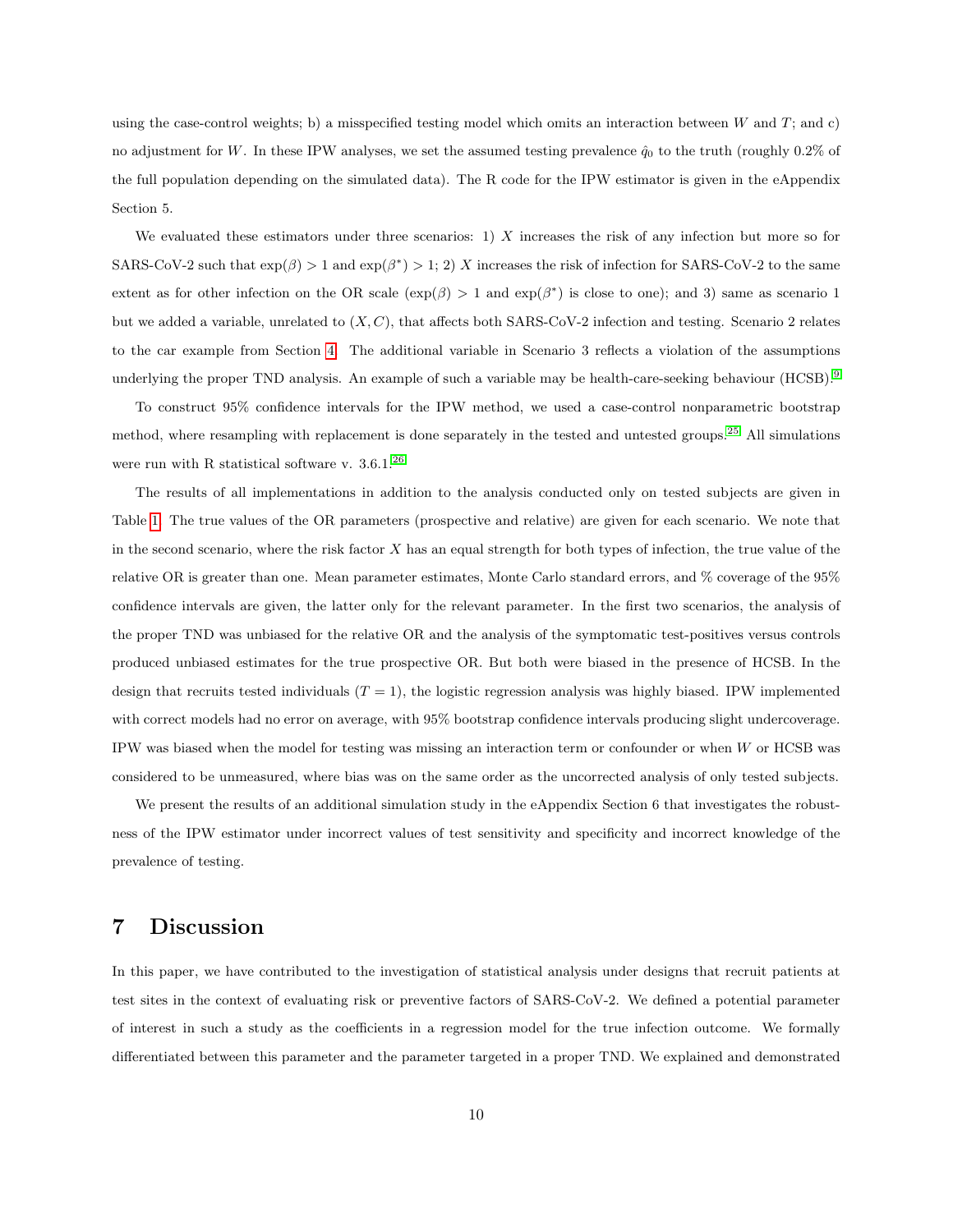|  |  |  | Mean est MC SE % Cov $\beta$ % Cov $\beta^*$ |
|--|--|--|----------------------------------------------|
|--|--|--|----------------------------------------------|

Scenario 1:  $X$  is a risk factor for other infection, and a stronger risk factor for SARS-CoV-2 True OR  $\exp(\beta) = 2.5$ 

True relative OR  $\exp(\beta^*) = 1.95$ 

| Analysis of proper TND $(T = 1$ and $W = 1)$ | 1.94     | 0.16 |     | 96                       |
|----------------------------------------------|----------|------|-----|--------------------------|
| Analysis of symptomatic test+ vs controls    | 2.44     | 0.13 | 95  | $\overline{\phantom{a}}$ |
| Analysis of all tested subjects $(T = 1)$    | 1.60     | 0.18 | 26  | $\qquad \qquad$          |
| <b>IPW</b>                                   |          |      |     |                          |
| Correct models                               | 2.52     | 0.23 | 91  | $\overline{\phantom{a}}$ |
| Missing interaction                          | 1.85     | 0.23 | 66  | -                        |
| Omitted $W$                                  | $1.60\,$ | 0.18 | 9.4 |                          |
|                                              |          |      |     |                          |

Scenario 2: Car example:  $X$  is risk factor of same strength for SARS-CoV-2 and other infection

#### True OR  $\exp(\beta) = 1.5$ True relative OR  $\exp(\beta^*) = 1.16$

| Analysis of proper TND $(T = 1$ and $W = 1)$<br>Analysis of symptomatic test+ vs controls<br>Analysis of all tested subjects $(T = 1)$<br><b>IPW</b> | 1.17<br>1.48<br>0.96 | 0.15<br>0.15<br>0.20 | 94<br>37 | 94 |
|------------------------------------------------------------------------------------------------------------------------------------------------------|----------------------|----------------------|----------|----|
| Correct models                                                                                                                                       | 1.50                 | 0.27                 | 90       |    |
| Missing interaction                                                                                                                                  | 1.09                 | 0.28                 | 69       |    |
| Omitted $W$                                                                                                                                          | 0.96                 | 0.20                 | 31       |    |

Scenario 3: Health-care-seeking behaviour affects  $SARS-CoV-2$  and tested status

#### True OR  $\exp(\beta) = 3.11$ True relative OR  $\exp(\beta^*) = 2.45$

| Analysis of proper TND $(T = 1$ and $W = 1)$ | 3.83 | 0.12 | $\overline{\phantom{a}}$ |                          |
|----------------------------------------------|------|------|--------------------------|--------------------------|
| Analysis of symptomatic test+ vs controls    | 5.75 | 0.11 |                          | -                        |
| Analysis of all tested subjects $(T = 1)$    | 4.81 | 0.19 | 38                       | $\overline{\phantom{0}}$ |
| IPW, omitting HCSB variable                  | 4.87 | 0.29 |                          | -                        |
| IPW, adjusting for HCSB variable             | 3.13 | 0.43 | 92                       |                          |

<span id="page-10-0"></span>Table 1: Aggregate results of the application of each method and implementation on 1000 simulated datasets of 2000 untested population controls and 2000 tested individuals. Mean est: exponential of the mean estimate of β (i.e. transformed to the OR scale); MC SE: Monte-Carlo standard error of  $\hat{\beta}$ ; % Cov: % of 95% confidence intervals that contain the true  $\beta$  or  $\beta^*$  (optimal is 95%); HCSB: health-care-seeking behaviour.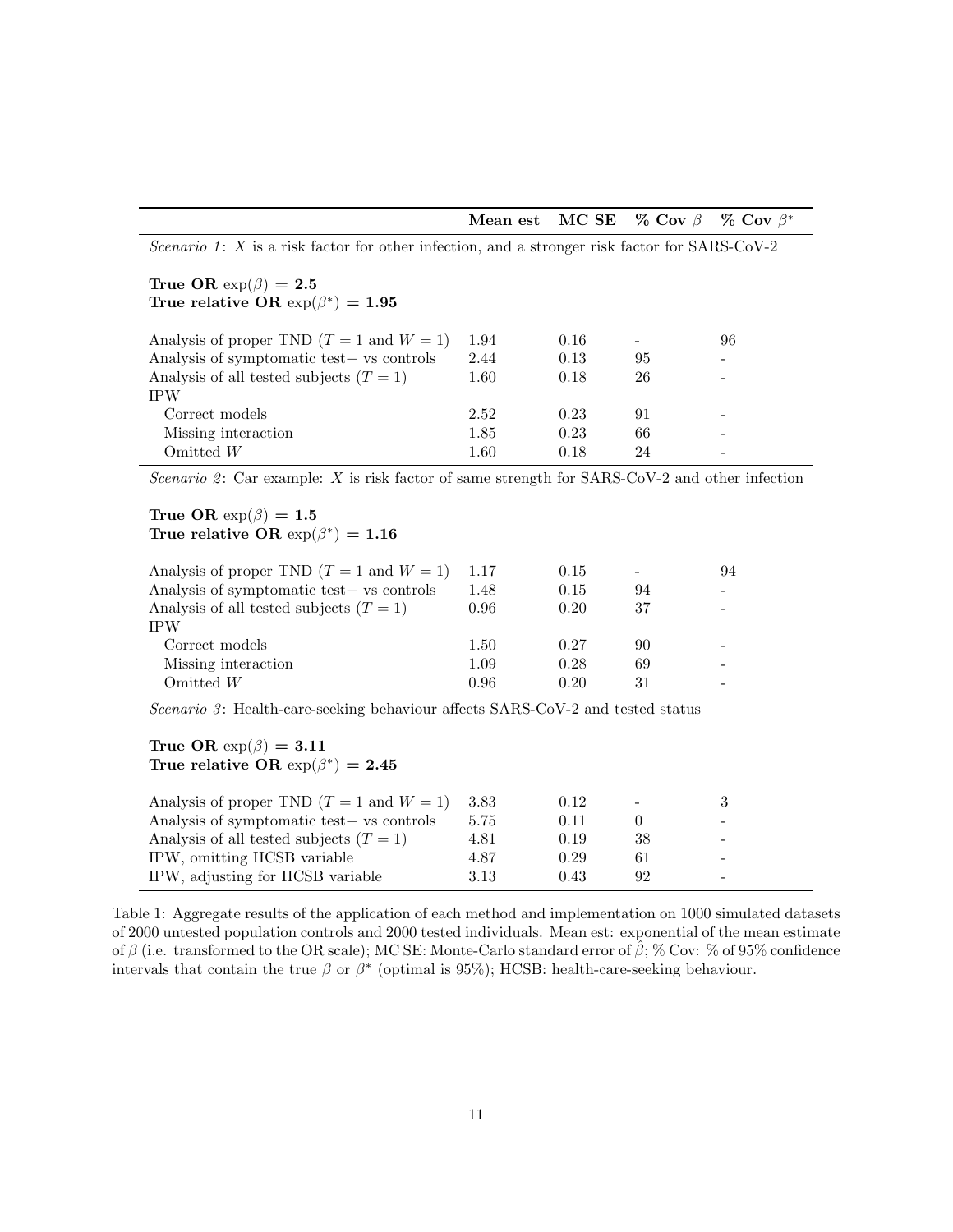the importance of sampling additional population controls<sup>[11](#page-12-9)</sup> with the goal of identifying risk factors that increase the risk of infection with SARS-CoV-2 specifically. We then investigated the advantages and disadvantages of undertaking a study design that recruits among all people (symptomatic and asymptomatic) being tested for SARS-CoV-2 as opposed to only symptomatic patients (as in the proper TND) in addition to population controls. Finally, we proposed a novel IPW estimator, which does not rely on parametric modeling assumptions,[27](#page-13-10) that can be employed under the former design to statistically adjust for collider bias under additional data collection. We then evaluated different estimation approaches in several settings through simulation study.

Recent work by Shi et al evaluated the identifiability of vaccine effectiveness parameters under case-control designs and TNDs.[13](#page-12-11) Foppa et al derived theoretical results, supported through simulation study, regarding the interpretability of vaccine effectiveness parameters and potential sources of selection bias under the TND. These results are important as they shed light on the data collection needed to correctly estimate a parameter of interest under a given study design. In the setting where all tested subjects are recruited, our results indicated that we must measure all variables on the pathway between infection and testing in addition to all common causes of infection and testing. This means that incomplete ascertainment of the symptoms or other reasons leading some individuals to be tested may result in a biased estimator. The survey can be designed to accommodate this, through open questions relating to reasons for seeking testing. We must also measure and adjust for all causes of testing if they are also causes of SARS-CoV-2 infection and/or symptoms. We also formally assumed independence between the study participants and suggested that limiting recruitment to one member per household could help support this assumption. But in general the interpretation of risk factor associations with "contagious outcomes" is complicated by differential exposure to disease.<sup>[28](#page-13-11)</sup>

Due to the rapidly evolving nature of the COVID-19 pandemic, studies with short timelines are necessary to monitor public health. The accessibility of a design that recruits participants at testing sites allows for much faster results compared to a cohort study of initially uninfected individuals. But adjustment for bias must occur either through study design or statistical control for selection factors leading to testing. We stress the importance of defining the parameters of interest in a risk factor analysis, investigations of the identifiability of these parameters, and the development of estimators that are consistent under assumptions about the data-generating mechanism and design. These steps allow for a principled approach that may help avoid substantial sources of bias when tracking risk and preventive factors of SARS-Cov-2 infection.

#### References

<span id="page-11-0"></span><sup>1</sup> He X, Lau EHY, Wu P, et al . Temporal dynamics in viral shedding and transmissibility of COVID-19. Nat Med. 2020;26:672–675.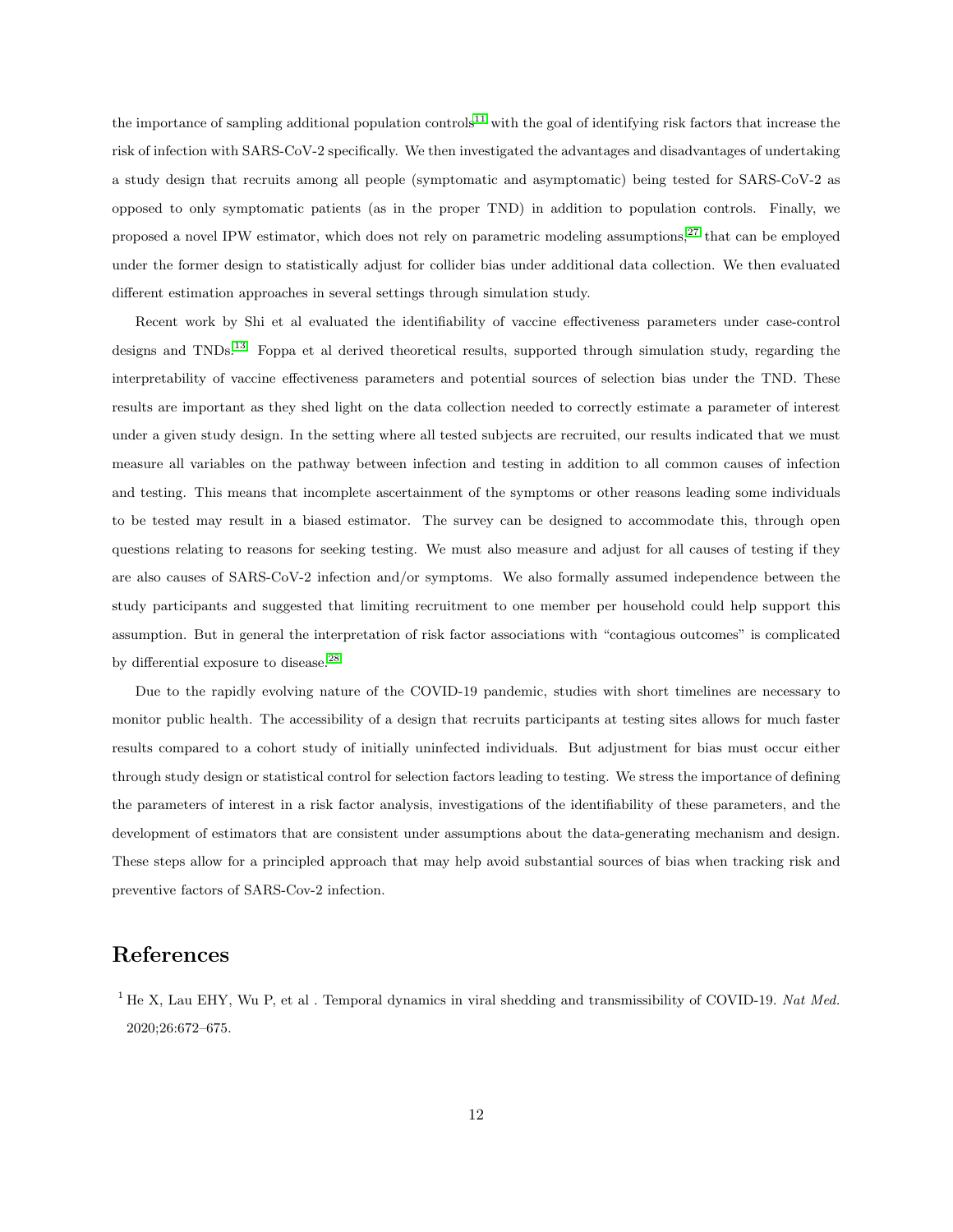- <span id="page-12-0"></span><sup>2</sup> Cummings MJ, Baldwin MR, Abrams D, et al. Epidemiology, clinical course, and outcomes of critically ill adults with COVID-19 in New York City: a prospective cohort study. Lancet. 2020:In press.
- <span id="page-12-1"></span><sup>3</sup> Wang D, Hu B, Hu C, et al. Clinical Characteristics of 138 Hospitalized Patients With 2019 Novel Coronavirus–Infected Pneumonia in Wuhan, China. JAMA. 2020;323(11):1061-1069.
- <span id="page-12-2"></span><sup>4</sup> Respiratory Virus Infections Working Group . Canadian Public Health Laboratory Network Best Practices for COVID-19. Can Commun Dis Rep. 2020;46(5).
- <span id="page-12-3"></span> $5$  Hernán MA, Hernández-Díaz S, Robins JM. A structural approach to selection bias. Epidemiology. 2004;15(5):615-625.
- <span id="page-12-4"></span><sup>6</sup> De Serres G, Skowronski DM, Wu XW, Ambrose CS. The test-negative design: validity, accuracy and precision of vaccine efficacy estimates compared to the gold standard of randomised placebo-controlled clinical trials. Euro Surveill. 2013;18(37):20585.
- <span id="page-12-5"></span><sup>7</sup> Fukushima W, Hirota Y. Basic principles of test-negative design in evaluating influenza vaccine effectiveness. Vaccine. 2017;35(36):4796-4800.
- <span id="page-12-6"></span><sup>8</sup> Foppa IM, Ferdinands JM, Chaves SS, et al. The case test-negative design for studies of the effectiveness of influenza vaccine in inpatient settings International Journal of Epidemiology. 2016;45:2052–2059.
- <span id="page-12-7"></span><sup>9</sup> Sullivan SG, Tchetgen Tchetgen EJ, Cowling BJ. Theoretical Basis of the Test-Negative Study Design for Assessment of Influenza Vaccine Effectiveness Am J Epidemiol. 2016;184:345-353.
- <span id="page-12-8"></span><sup>10</sup> Vandenbroucke JP, Pearce N. Test-Negative Designs: Differences and Commonalities with Other Case-Control Studies with "Other Patient" Controls Epidemiology. 2019;30:838-844.
- <span id="page-12-9"></span><sup>11</sup> Vandenbroucke JP, Brickley EB, Vandenbroucke-Grauls CMJE, Pearce N. The test-negative design with additional population controls: a practical approach to rapidly obtain information on the causes of the SARS-CoV-2 epidemic. Epidemiology. 2020:In Press.
- <span id="page-12-10"></span><sup>12</sup> Karmakar B, Small DS. Inference for a test-negative case-control study with added controls.  $arXiv.$  2020.
- <span id="page-12-11"></span><sup>13</sup> Shi M, An Q, Ainslie K, Haber M, WA Orenstein. A comparison of the test-negative and the traditional casecontrol study designs for estimation of influenza vaccine effectiveness under nonrandom vaccination BMC Infect Dis. 2017;17.
- <span id="page-12-12"></span><sup>14</sup> Horvitz DG, Thompson DJ. A generalization of sampling without replacement from a finite universe. *J Am Stat* Assoc. 1952;47(260):663–685.
- <sup>15</sup> Robins J, Rotnitzky A, Zhao L. Analysis of Semiparametric Regression Models for Repeated Outcomes in the Presence of Missing Data.  $J Am Stat Assoc.$  1995;90(429):106-121.
- <span id="page-12-13"></span><sup>16</sup> Cole SR, Hernán MA. Constructing inverse probability weights for marginal structural models. Am J Epidemiol. 2008;168(6):656-664.